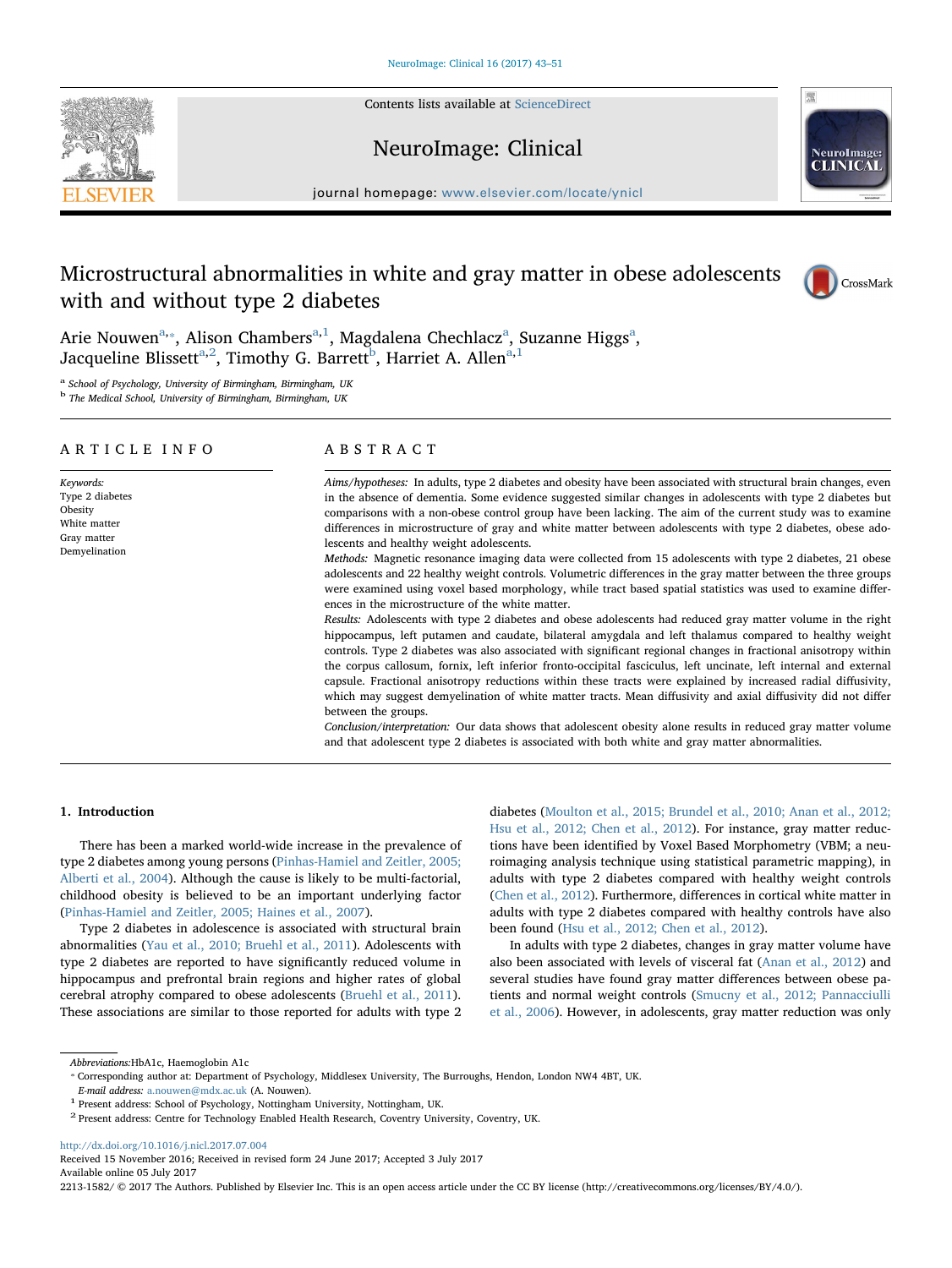observed in obese adolescents with type 2 diabetes and not those without diabetes, contrary to findings in adults, ([Yau et al., 2010;](#page-8-1) [Bruehl et al., 2011\)](#page-8-1). Because cortical changes have been reported in obese adolescents without diabetes compared to healthy controls ([Yokum et al., 2012\)](#page-8-8) and in those with insulin resistance [\(Ursache et al.,](#page-8-9) [2012\)](#page-8-9), there is a need to compare between adolescents with type 2 diabetes, obesity and healthy weight.

A recent study comparing youth with type 2 diabetes to non-diabetic obese and healthy weight peers found that those with type 2 diabetes had reduced thalamic volume ([Rofey et al., 2015\)](#page-8-10). Although not statistically significant, the study also found microstructural white matter differences indexed by fractional anisotropy (FA) between the groups; those with type 2 diabetes showing the lowest FA levels ([Hsu](#page-8-5) [et al., 2012\)](#page-8-5). However, the [Rofey et al. \(2015\)](#page-8-10) study included only five participants per group and measured changes in a limited set of brain areas.

The exact extent and location of gray and white matter differences in adolescents with type 2 diabetes requires further examination using more accurate and impartial techniques, such as systematic voxel-wise mapping across the entire cortex and comparison across obese, type 2 diabetic and normal weight adolescents. The aim of this study was to examine whether type 2 diabetes and obesity are complementary or independent correlates of structural brain differences observed in adolescents with type 2 diabetes. Moreover, as FA is the combined measure of both radial and axial diffusion, which are often suggested to indicate demyelination and axonal degeneration respectively ([Wozniak](#page-8-11) [and Lim, 2006\)](#page-8-11), we examined the composites of FA independently.

#### 2. Methods

### 2.1. Participants

Fifteen adolescents with type 2 diabetes, 21 obese and 22 control

#### <span id="page-1-0"></span>Table 1a

Demographic and clinical characteristics of the VBM groups. Participants with type 2 diabetes (T2DM) were referred to the study by Paediatric Endocrinologists and obese adolescents were either referred by dieticians or responded to study advertisements. Where possible data for insulin and diabetes related measures were also collected by the study team.

| Characteristic                          | T <sub>2</sub> DM<br>$N = 14$ | Obese<br>$N = 20$  | Controls<br>$N = 19$ | F or Fisher's<br>exact test | P        |
|-----------------------------------------|-------------------------------|--------------------|----------------------|-----------------------------|----------|
| Age                                     | $16.1 \pm 1.5$                | $14.9 \pm 2.00$    | $16.4 \pm 1.7$       | 3.93                        | 0.026    |
| Sex (female, $n, \%$ )                  | 14 (100%)                     | 15 (75%)           | 14 (74%)             |                             |          |
| Ethnicity $(n)$                         |                               |                    |                      |                             |          |
| White                                   | 6                             | 9                  | 9                    | 8.0                         | 0.36     |
| Asian                                   | 8                             | 7                  | 7                    |                             |          |
| Black                                   | $\mathbf{0}$                  | 3                  | $\mathbf{0}$         |                             |          |
| Other                                   | $\mathbf{0}$                  |                    | 3                    |                             |          |
| SD-BMI (sd)                             | $2.22 \pm 1.55$               | $3.25 \pm 0.78$    | $0.23 \pm 0.96$      | 38.08                       | < 0.0001 |
| Fasting blood glucose (mmol/l) $\pm$ sd | $9.54 \pm 3.88$               | $4.9 \pm 0.53$     | $4.77 \pm 0.51$      | 26.32                       | < 0.0001 |
|                                         | $n = 11$                      | $n = 20$           | $n = 17$             |                             |          |
| Fasting insulin (pmol/l) $\pm$ sd       | $257.7 \pm 171.7$             | $172.8 \pm 141.8$  | $77.2 \pm 72.6$      | 5.30                        | 0.009    |
|                                         | $n = 6$                       | $n = 19$           | $n = 16$             |                             |          |
| $HbA_{1c}$ (%) $\pm$ sd                 | $8.10 \pm 2.26$               | 5.56 $\pm$ 0.39    | $5.35 \pm 0.32$      | 21.29                       | < 0.0001 |
| (mmol/mol)                              | (65.0)                        | (37.3)             | (35.0)               |                             |          |
|                                         | $n = 13$                      | $n = 19$           | $n = 14$             |                             |          |
| HOMA-IR $\pm$ sd                        | $102.2 \pm 120.2$             | $40.0 \pm 37.6$    | $16.5 \pm 15.8$      | 5.97                        | 0.006    |
|                                         | $n = 5$                       | $n = 19$           | $n = 16$             |                             |          |
| c-Peptide (pmol/l) $\pm$ sd             | $1386.8 \pm 905.6$            | $1226.7 \pm 572.6$ | $762.7 \pm 274.4$    | 4.37                        | 0.020    |
|                                         | $n = 6$                       | $n = 18$           | $n = 16$             |                             |          |
| $2 h-OGTT$ (mmol/l) $\pm$ sd            | NA                            | $6.84 \pm 1.49$    | $5.31 \pm 0.97$      | 13.58                       | < 0.001  |
|                                         |                               | $n = 20$           | $n = 18$             |                             |          |
| Duration of diabetes (months) $\pm$ sd  | $32.6 \pm 30.0$               | NA                 | NA                   |                             |          |
| Range                                   | $7-106$ (IQR = 36)            |                    |                      |                             |          |
| Diabetes treatment $(n)$                |                               |                    |                      |                             |          |
| Metformin                               | 6                             | 4                  | NA                   |                             |          |
| $Meformin + gliclazide$                 | 1                             | 0                  |                      |                             |          |
| $Mefformin + insulin$                   | $\overline{2}$                | NA                 | <b>NA</b>            |                             |          |
| Insulin                                 | $\overline{2}$                | <b>NA</b>          | NA                   |                             |          |
| GLP-1 agonist                           | $\mathbf{1}$                  | $\mathbf{0}$       | <b>NA</b>            |                             |          |

adolescents participated (see [Tables 1a and 1b](#page-1-0)). All adolescents with type 2 diabetes were referred to the study by collaborating paediatric endocrinologists in the Midlands and North-West of England. Obese adolescents were either referred by dieticians or responded to study advertisements; control participants were recruited from local schools. Recruitment took place from November 2010–October 2012.

Selection criteria included: (1) aged between 12 and 18 years, (2) being able to understand and read English and (3) being diagnosed for at least 6 months (for the type 2 diabetes group). Each adolescent's BMI was converted to a Z score (SD-BMI) based on the British 1990 growth reference for height, weight, and body mass index ([Cole et al., 1995](#page-8-12)). Obese adolescents were defined as having a SD-BMI exceeding 1.96 standard deviations from the mean  $(> 95$ th percentile). We excluded adolescents if they had (1) major medical conditions (other than type 2 diabetes, polycystic ovarian syndrome, hirsutism, which were included) or learning disabilities, (2) any contraindication to being in a MRI scanner or (3) major changes in diabetes related medication in the past 6 months. None of the adolescents in our study had diabetes complications.

Two participants were excluded due to movement artefacts, one due to signal loss and one due to a brain abnormality. T1 weighted scans (see below) were obtained from 14 participants with type 2 diabetes, 20 obese participants and 19 control group participants. Due to discomfort during scanning not all participants underwent a diffusion weighted scan. Hence, whole brain diffusion weighted scans (see below) were obtained from 12 adolescents with type 2 diabetes, 13 obese and 20 control participants. Fully informed consent was taken from all participants and their respective parent/guardian prior to participation. The study was carried out in accordance with Declaration of Helsinki for experiments involving humans and approved by the National Research Ethics Service and the Birmingham University Imaging Centre.

Values are means  $\pm$  SD; T2DM = type 2 diabetes; IQR = interquartile range; NA = not applicable.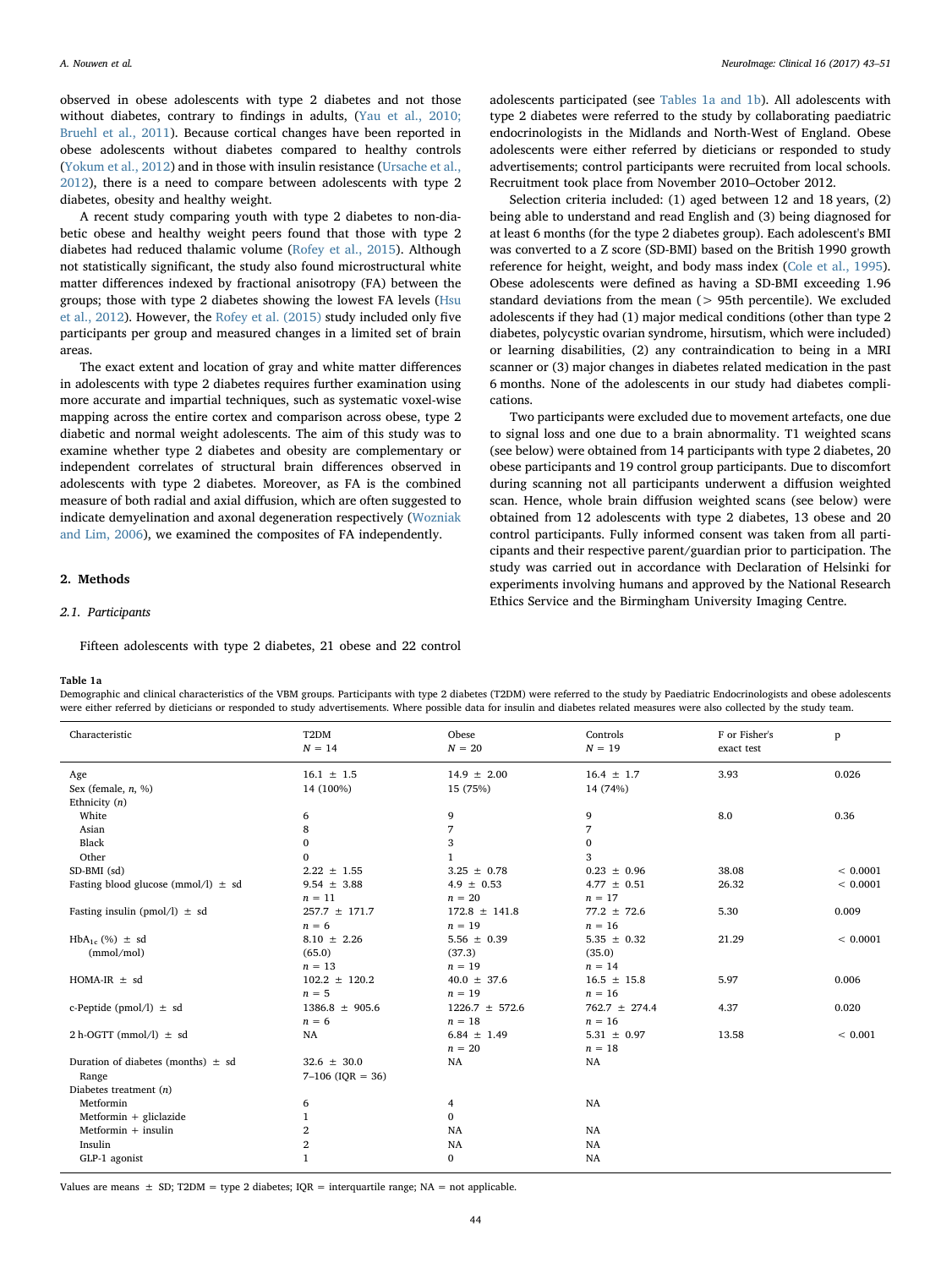#### Table 1b

Demographic and clinical characteristics of the TBSS groups.

| Characteristic                          | T <sub>2</sub> DM<br>$N = 13$ | Obese<br>$N = 13$          | Controls<br>$N = 20$       | F or Fisher's<br>exact test | p           |
|-----------------------------------------|-------------------------------|----------------------------|----------------------------|-----------------------------|-------------|
| Age<br>Sex (female, $n$ , %)            | $16.00 \pm 1.6$<br>12 (100%)  | $15.0 \pm 1.9$<br>10 (77%) | $16.1 \pm 1.9$<br>14 (70%) | 1.34                        | 0.27        |
| Ethnicity $(n)$                         |                               |                            |                            |                             |             |
| White                                   | 5                             | 8                          | 10                         | 7.03                        | 0.54        |
| Asian                                   | 7                             | 3                          | 7                          |                             |             |
| Black                                   | 0                             | $\mathbf{1}$               | 0                          |                             |             |
| Other                                   | $\Omega$                      | $\mathbf{1}$               | 3                          |                             |             |
| $SD-BMI \pm sd$                         | $2.01 \pm 1.51$               | $3.11 \pm 0.65$            | $0.32 \pm 0.98$            | 27.54                       | < 0.0001    |
|                                         | $n = 13$                      | $n = 13$                   | $n = 20$                   |                             |             |
| Fasting blood glucose (mmol/l) $\pm$ sd | $8.87 \pm 3.87$               | 4.95 $\pm$ 0.56            | $4.78 \pm 0.49$            | 16.91                       | < 0.0001    |
|                                         | $n = 9$                       | $n = 13$                   | $n = 19$                   |                             |             |
| Fasting insulin (pmol/l) $\pm$ sd       | $227.5 \pm 176.0$             | $178.2 \pm 1.48.5$         | $72.2 \pm 70.1$            | 5.08                        | 0.012       |
|                                         | $n = 7$                       | $n = 13$                   |                            |                             |             |
|                                         |                               |                            | $n = 18$                   |                             |             |
| $HbA_{1c}$ (%) $\pm$ sd                 | $7.80 \pm 1.97$               | $5.55 \pm 0.39$            | $5.29 \pm 0.33$            | 20.05                       | < 0.0001    |
| (mmol/mol)                              | (61.7)                        | (37.2)                     | (34.3)                     |                             |             |
|                                         | $n = 12$                      | $n = 13$                   | $n = 16$                   |                             |             |
| HOMA-IR $\pm$ sd                        | $102.2 \pm 120.2$             | 41.5 $\pm$ 39.8            | $15.4 \pm 15.2$            | 6.11                        | 0.006       |
|                                         | $n = 5$                       | $n = 13$                   | $n = 18$                   |                             |             |
| c-peptide (pmol/l) $\pm$ sd             | $1265.86 \pm 886.53$          | $1296.67 \pm 525.51$       | $747.28 \pm 264.98$        | 5.09                        | 0.012       |
|                                         | $n = 7$                       | $n = 12$                   | $n = 18$                   |                             |             |
| OGTT (mol/l) $\pm$ sd                   | NA                            | $6.79 \pm 1.77$            | $5.38 \pm 0.94$            | 9.01                        | ${}< 0.005$ |
| Duration of diabetes (months) $\pm$ sd  | $30.8 \pm 23.0$               | <b>NA</b>                  | NA                         |                             |             |
| Diabetes treatment $(n)$                |                               |                            |                            |                             |             |
| Metformin                               | 5                             | $\mathbf{1}$               | NA                         |                             |             |
| Metformin $+$ gliclazide                | 1                             | $\mathbf{0}$               |                            |                             |             |
| $Mefformin + insulin$                   | $\overline{2}$                | NA                         | NA                         |                             |             |
| Metformin + gliclazide + insulin        | 1                             | NA                         | NA                         |                             |             |
| $GLP-1$                                 | $\mathbf{1}$                  |                            |                            |                             |             |
|                                         |                               | $\bf{0}$                   | NA                         |                             |             |

Values are means  $\pm$  SD; T2DM = type 2 diabetes; NA = not applicable.

#### 2.2. Procedure and measures

For all participants weight and height were measured wearing light clothing with footwear removed to calculate BMI. Prior to scanning, blood glucose was measured by the finger prick method, using a FreeStyle Optium Blood Glucose Monitor. To ensure control and obese participants did not have undiagnosed diabetes, their fasting glucose (Vitros 950 Dry Chemistry Analyser; Ortho Clinical Diagnostics, High Wycombe, UK), insulin by a nonspecific insulin ELISA method (Mercodia Iso-Insulin assay; Diagenics Ltd., Milton Keynes, UK), Cpeptide, measured by ELISA (Dako, Ely, UK) at the Regional Endocrine Laboratory, University Hospital Birmingham (fasting reference ranges quoted from this laboratory are 200–800 pmol/l), and HbA1c (highpressure liquid chromatography method) were measured and they underwent a 2-h oral glucose tolerance test. For type 2 diabetes patients these measures were obtained from the patient records. Duration of diabetes was also recorded. HOMA-IR, indicating insulin resistance, was calculated using the following formula: (fasting glucose  $\times$  fasting insulin) / 22.5 ([Matthews et al., 1985\)](#page-8-13).

#### 2.3. Image acquisition

MRI was performed on a Phillips 3 T scanner with 8-channel phased array SENSE head coil. A T1-weighted 3D image was acquired for each participant with TR 8.4 ms, TE 3.8 ms, flip angle 8, matrix resolution 288  $\times$  288 and 175 sagittal slices with a voxel size of 1  $\times$  1  $\times$  1 mm. A subset of participants were scanned using a diffusion sequence employing echo planar imaging (75 slices with isotropic  $2 \times 2 \times 2$  mm<sup>3</sup> voxels,  $TR = 9360$  ms,  $TE = 77.8$  ms). Diffusion data was acquired in 61 gradient directions with a b value of 1500 s/mm<sup>2</sup>, and 1 volume was acquired with no diffusion weighting ( $b = 0$  image).

### 2.4. Image processing

We used VBM to examine structural differences in gray matter between the three groups. Pre-processing of the T1-weighted images was done using SPM8 (http://www.fi[l.ion.ucl.ac.uk/spm\)](http://www.fil.ion.ucl.ac.uk/spm) and the VBM8 tool-box [\(http://dbm.neuro.uni-jena.de\)](http://dbm.neuro.uni-jena.de) in MATLAB v7.1 (MathWorks, Natick, MA, USA). The Template-O-Matic toolbox [\(Wilke et al., 2008\)](#page-8-14) for SPM8 was used to generate an age and gender specific template in Montreal Neurological Institute (MNI) space for use with the VBM8 Toolbox. These tissue probability maps (TPM) were produced using the matched template approach with participant's age and gender as defining variables. This avoided using the standard adult reference data ([Wilke et al., 2003\)](#page-8-15) and introducing a systematic bias into the segmentation process, as has been previously demonstrated for paediatric MRI data [\(Raschle et al., 2011](#page-8-16)).

Within the same generative model ([Ashburner and Friston, 2005\)](#page-8-17) all T1-weighted images were segmented and the tissue segments normalized to the customised TPM using an affine transformation. These images were then used to create a study specific template using the Diffeomorphic Anatomical Registration Through Exponentiated Lie algebra (DARTEL) registration method [\(Ashburner, 2007\)](#page-8-18).

All T1 weighted images were then segmented based on the previously estimated segmentation parameters, spatially normalized to the study specific template and corrected for bias-field inhomogeneities using the unified algorithm in VBM8 toolbox [\(Ashburner and Friston,](#page-8-17) [2005\)](#page-8-17). Non-linear only normalization to the study specific template was used to account for individual brain sizes. The gray matter (GM) segmented images were then smoothed with  $6 \times 6 \times 6$  mm Gaussian kernel.

Between-group differences in GM volume were assessed in SPM8 using one-way ANOVA for three independent groups controlling for age and gender. For each contrast, statistical parametric maps were computed on a voxel by voxel basis to test for morphological differences between groups. In agreement with previous VBM studies for whole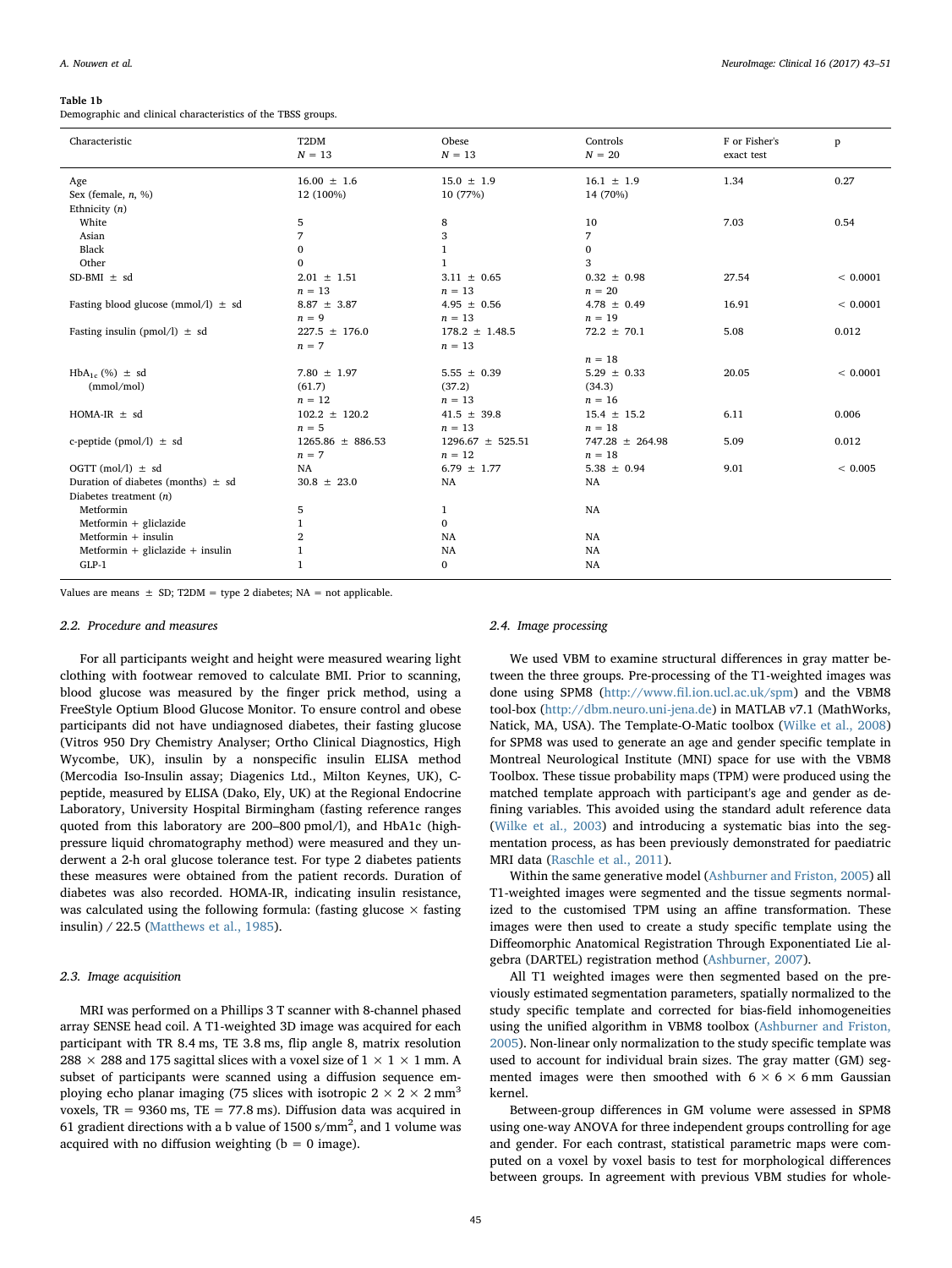brain analysis, clusters were considered significant at the threshold of p < 0.001, using an extent threshold of 200 contiguous voxels. This level is in agreement with published standards for applying VBM when there are priori hypotheses for regional differences [\(Ashburner et al.,](#page-8-19) [2003\)](#page-8-19).

Tract based spatial statistics (TBSS) were used to assess group differences in fractional anisotropy (FA), mean diffusivity (MD), axial diffusivity (AD) and radial diffusivity (RD). All diffusion data was analysed using FMRIB Software Library (FSL, Oxford, UK; [Smith et al.,](#page-8-20) [2004\)](#page-8-20). First, the eddy current correction tool was used to align all diffusion volumes to the no diffusion volume using affine registration. A binary brain mask was created from the non-diffusion weighted image using the Brain Extraction Tool. Using DTIFit within the FSL FDT toolbox [\(Smith et al., 2004](#page-8-20)) diffusion tensor models were fitted for each voxel within the brain mask creating FA maps for each participant.

Using the TBSS pipeline [\(Smith et al., 2006](#page-8-21)) the most typical FA map in the sample was identified and all other participant FA images were aligned to it, then the entire aligned dataset was affine-transformed into  $1 \times 1 \times 1$  mm<sup>3</sup> MNI152 space. The transformed FA images were averaged to create a mean FA image and thinned to produce a mean FA skeleton using a threshold value of 0.15 for the FA level. Each participant's FA map was then aligned onto the mean FA skeleton. Between-group differences in white matter were assessed using the FSL Randomise tool, which tests the t-value at each voxel location against a null distribution, comprised of 500 random permutations (v2.1; [Anderson and Robinson, 2001\)](#page-8-22). Statistical maps were corrected for multiple comparisons ( $p < 0.05$ ) using threshold-free cluster enhancement (TFCE). Significant clusters were labelled with reference to JHU ICBM-DTI-81 and white-matter tractography atlases [\(Mori et al.,](#page-8-23) [2005; Wakana et al., 2007; Hua et al., 2008](#page-8-23)).

Within regions identified as having reduced FA the individual contribution of AD and RD were explored. The second and third eigenvalues, l2 and l3, were averaged to provide a measure of RD and the first eigenvalue used as a measure of AD ([Wozniak and Lim, 2006](#page-8-11)). Individual cortical maps of AD and RD values were created and [\(Smith](#page-8-21) [et al., 2006\)](#page-8-21) aligned onto the mean FA skeleton. For each participant the mean of AD and RD values located within regions of reduced FA, previously identified by the voxel-wise group analysis were calculated. Mean FA, MD, AD and RD values were compared among the three groups by conducting a one-way ANOVA followed by Bonferroni correction for multiple comparisons.

#### 3. Results

#### 3.1. Sample characteristics

As expected, participants with type 2 diabetes had significantly higher blood glucose, HbA1c, c-peptide and fasting insulin than controls and obese participants (see [Tables 1a and 1b](#page-1-0)). Six participants in the obese group met the WHO diagnostic criteria [\(World Health](#page-8-24) [Organisation, 2006](#page-8-24)) of impaired glucose tolerance (IGT; fasting plasma glucose < 7.0 mmol/l and 2-h plasma glucose after OGTT of  $\geq$  7.8 and < 11.1 mmol/l); none of the obese participants had diabetes. There was a significant difference in age in the VBM sub-set, however age was controlled for in all analyses. Note that the analyses below were also performed without the male participants and results were compared to findings reported below. No qualitative differences were found, suggesting that gender effects do not drive our results.

#### 3.2. VBM results

There were significant differences between GM volumes between the groups. Participants with type 2 diabetes showed smaller GM volume in the caudate and putamen bilaterally than the control participants [\(Fig. 1](#page-4-0)a, [Table 2\)](#page-5-0). The obese participants showed smaller GM volume in the right hippocampus, left putamen, left caudate and

amygdala bilaterally than the control participants ([Fig. 1](#page-4-0)b, [Table 2](#page-5-0)). Controls had greater GM volume in putamen and caudate bilaterally, left amygdala and left thalamus than the other two groups together. ([Fig. 1](#page-4-0)c, [Table 2](#page-5-0)) and there were no areas where controls had lower GM volume than the other groups. There were no significant differences between obese and type 2 diabetes participants.

To understand the relationship between lower GM volumes and the clinical variables, GM density values were extracted from each area showing difference (Suppl. Table 1). Bivariate correlations showed that lower GM density was associated with higher BMI in all regions showing significant differences in GM density between the control participants and the obese and T2DM participants with the exception of the right caudate ( $p > 0.09$ ). After Bonferroni adjustment BMI remained significantly associated with GM density in the left caudate, left amygdala and left hippocampus. HbA1c correlated positively with GM density in the right hippocampus only, but not when only the controland obese participants were considered (Suppl. Table 1) indicating, as expected, that group membership and HbA1c were not fully independent of each other. When considering only the control- and obese participants, the correlations between HOMA-IR and GM density in the left amygdala and hippocampus were significant (See Suppl. Fig. 1), although these were not significant when the diabetes group was included (after Bonferoni adjustment). When these variables were entered into a forward regression model while additionally controlling for age, it was found that BMI-SD was the only independent predictor of GM density explaining 42.3% of the variance in GM density in the amygdala  $(\beta = -0.708; p < 0.0001)$  and 41.9% of the variance in GM density in the left hippocampus (β = −0.706; p < 0.0001). Moreover, GM abnormalities were not more prominent in obese adolescents with impaired glucose tolerance but without type 2 diabetes (Wilks'  $\lambda = 0.487$ ,  $F(7,11) = 1.66$ ,  $p = 0.22$ ). There were no significant correlations between GM density and duration of diabetes (all p's > 0.10).

#### 3.3. TBSS results

Compared to the controls, participants with type 2 diabetes had reduced FA in several brain areas (including the left corticospinal tract, corpus callosum, left fornix, left thalamic radiation, left retrolenticular internal capsule, inferior fronto-occipital fasciculus, right anterior corona radiata, left uncinate, left callosal body, cingulum, and left anterior external capsule) and no areas of higher FA [\(Fig. 2,](#page-5-1) [Table 3](#page-6-0)). Overall, FA was negatively correlated with BMI ( $r = -0.455$ ;  $p = 0.002$ ), and HOMA-IR ( $r = -0.423$ ;  $p < 0.0001$ ), but HbA1c was not significant after Bonferroni adjustment correction ( $r = -0.240$ ; p = 0.032) (Suppl. Table 2). When BMI-SD, HbA1c and HOMA-IR were entered into a forward regression model while additionally controlling for age, it was found that HOMA-IR was the only independent predictor of FA explaining 8.1% of the variance in FA ( $\beta = -0.370$ ; p = 0.035) (See Suppl. Fig. 1).

Regions of reduced FA in the type 2 diabetes group were mainly driven by a significant increase in radial diffusivity ( $p = 0.008$  control vs. T2DM). The mean, radial or axial diffusivity of obese participants did not differ from the control or type 2 diabetes participants. Moreover, there was no difference in the mean diffusivity and axial diffusivity values between the three groups ([Fig. 3](#page-6-1)). Radial diffusivity was positively correlated with BMI ( $r = 0.300$ ;  $p = 0.045$ ), HbA1c  $(r = 0.414; p = 0.008)$ , and HOMA-IR  $(r = 0.341; p = 0.042)$ , but when these variables were entered into a forward regression model while additionally controlling for age, none were independent predictors of radial diffusivity. WM abnormalities were not more prominent in obese adolescents with impaired glucose tolerance but without type 2 diabetes compared to their obese counterparts with normal glucose tolerance (Wilks'  $\lambda = 0.861$ ,  $F(3,8) = 0.431$ ,  $p = 0.737$ ). Neither FA nor any of the diffusivity measures were significantly associated with the duration of diabetes (all  $p's > 0.38$ ).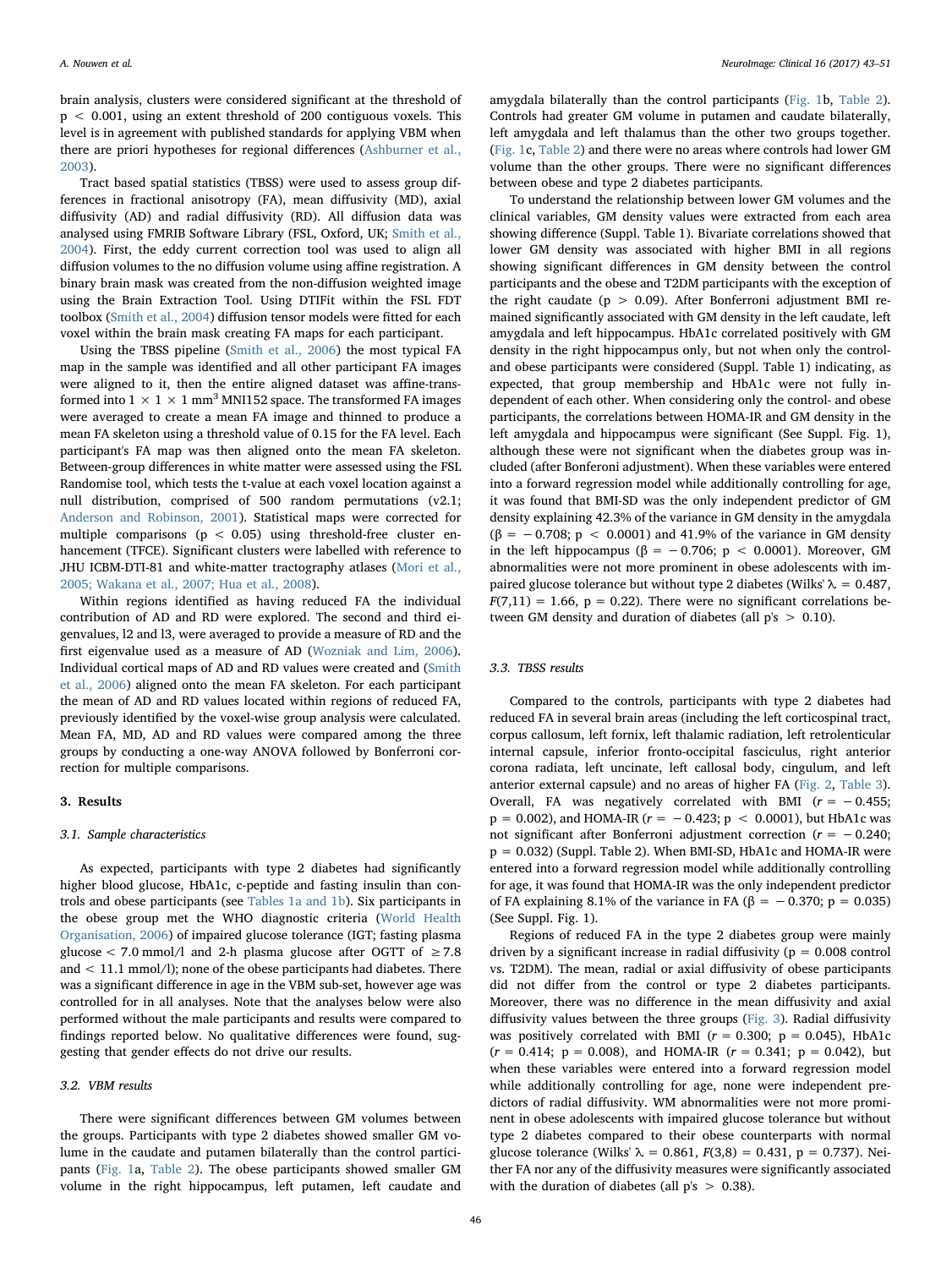<span id="page-4-0"></span>a) Control > T2DM Amygdala Caudate Putamen  $x = 21$ ,  $y = -6$ ,  $z = -21$  $x=17$ ,  $y=12$ ,  $z=-1$ 

b) Control > Obese

c) Control  $>$  Obese +T2DM



Fig. 1. a–c. VBM analysis of GM volume. Areas in yellow show reduced GM volume in (a) type 2 diabetes adolescents than controls (MNI co-ordinates x = -167, y = 11.8, z = -0.7), (b) obese adolescents than controls (MNI co-ordinates  $x = -21.4$ ,  $y = -5.6$ ,  $z = -20.7$ ), (c) type 2 diabetes and obese adolescents than controls (MNI co-ordinates  $x = -18$ , y = 13.8, z = −2). Overlaid on an age and gender specific paediatric template created using TOM8 toolbox in SPM8. The left side of the image corresponds to the left hemisphere of the brain.

### 4. Discussion

Both adolescents with type 2 diabetes and obese adolescents had reduced GM volume compared with healthy weight adolescents in a range of medial brain regions. There was no difference in GM volume between the adolescents with type 2 diabetes and obesity. We also found reduced FA in adolescents with type 2 diabetes compared to the normal weight control participants in a range of central brain areas, and these reductions were best explained by increases in radial diffusivity.

To date, only two other studies examined structural brain abnormalities in adolescents with type 2 diabetes. [Yau et al. \(2010\)](#page-8-1) found elevations in the apparent diffusion coefficient (ADC) in this group compared to weight-matched controls without diabetes, suggesting reductions in GM density. Based on manually drawn ROIs, consistent with the present study, lower GM volume has been found in the caudate and thalamus of adolescents with type 2 diabetes compared to normal

weight adolescents [\(Bruehl et al., 2011](#page-8-2)) and GM levels of obese adolescents have been found to differ significantly with values of the control participants ([Rofey et al., 2015](#page-8-10)). This study extends these findings to an evaluation of structural differences over the whole head.

Smaller hippocampal volumes and greater atrophy in frontal brain regions have been previously reported in obese adolescents with insulin resistance but without type 2 diabetes [\(Ursache et al., 2012\)](#page-8-9) and this has also been found in adults with type 2 diabetes using focused region of interest analyses [\(Brundel et al., 2010; Gold et al., 2007\)](#page-8-25), along with the basal ganglia [\(Moulton et al., 2015\)](#page-8-3). In the present study, GM volume was reduced in the right hippocampus in the obese adolescents when compared to their healthy weight counterparts, but these reductions were not as manifest in our adolescents with type 2 diabetes. Neither did we find significant GM abnormalities in frontal brain regions in any of our groups. Hippocampal and frontal volume reductions seem more apparent when ROIs are being examined ([Bruehl et al.,](#page-8-2)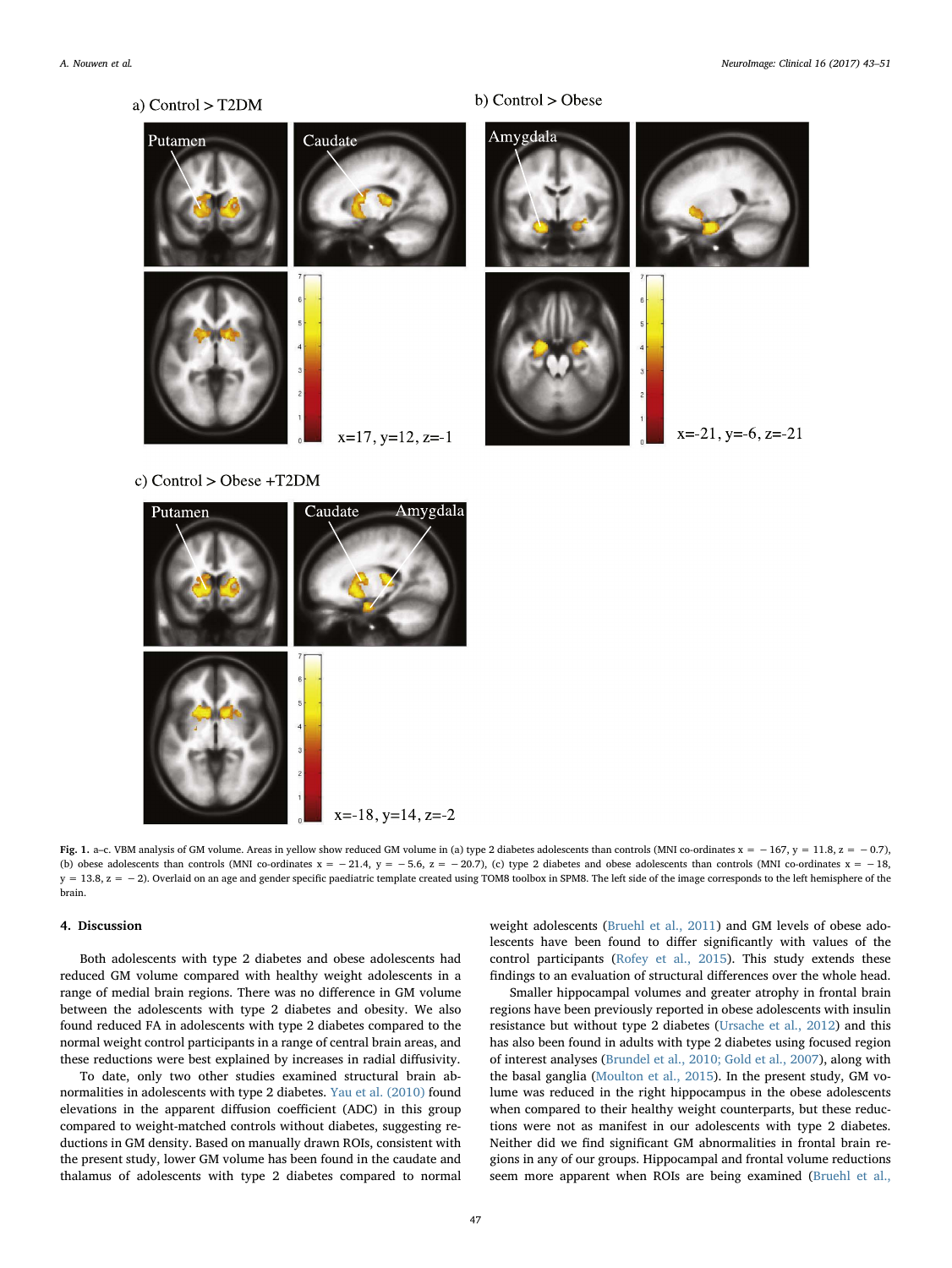#### <span id="page-5-0"></span>Table 2

Significant GM volume group differences.

| Contrast                 | P FWE corr. | Cluster size (voxels $a$ ) | Z score | Co-ordinates |              |       | Anatomical location        |
|--------------------------|-------------|----------------------------|---------|--------------|--------------|-------|----------------------------|
|                          |             |                            |         | x            | у            | z     |                            |
| Control $>$ T2DM         | ${}< 0.001$ | 1942                       | 4.35    | $-18$        | 3            | 13    | Left caudate               |
|                          |             |                            |         | $-10$        | $\mathbf{2}$ | $-14$ | Left putamen               |
|                          |             |                            |         | $-8$         | 18           | 10    | Left caudate               |
|                          | ${}< 0.001$ | 1579                       | 4.33    | 22           | 16           | 9     | Right caudate              |
|                          |             |                            |         | 14           | 10           | $-2$  | Right putamen              |
| Control > Obese          | 0.005       | 788                        | 4.76    | 34           | $-3$         | $-17$ | Right hippocampus          |
|                          |             |                            |         | 26           | $-7$         | $-20$ | Right hippocampus          |
|                          |             |                            |         | 22           | $-16$        | $-27$ | Right hippocampus/amygdala |
|                          | ${}< 0.001$ | 2106                       | 4.63    | $-18$        | $-1$         | $-23$ | Left amygdala              |
|                          |             |                            |         | $-14$        | 14           | $-2$  | Left putamen/caudate       |
|                          |             |                            |         | $-24$        | 15           | $-6$  | Left putamen               |
| $Control > Obese + T2DM$ | ${}< 0.001$ | 4327                       | 4.73    | 22           | 18           | 7     | Right putamen/caudate      |
|                          |             |                            |         | $-15$        | 12           |       | Left caudate               |
|                          |             |                            |         | $-24$        | 14           | $-6$  | Left putamen               |
|                          | 0.006       | 748                        | 4.6     | $-18$        | $-28$        | 12    | Left thalamus/caudate      |
|                          |             |                            |         | $-16$        | $-21$        | 15    | Left thalamus/caudate      |
|                          | 0.009       | 682                        | 4.07    | $-20$        | $-1$         | $-21$ | Left hippocampus/amygdala  |

<span id="page-5-2"></span><sup>a</sup> Voxel size =  $1.5 \times 1.5 \times 1.5$  mm; T2DM = type 2 diabetes.

[2011; Gold et al., 2007](#page-8-2)), but not in studies using the ADC [\(Yau et al.,](#page-8-1) [2010\)](#page-8-1) or a voxel by voxel approach, as in the present study. As ROI analyses are generally more sensitive to finding differences, these hippocampal GM abnormalities are likely to be small.

The data presented here suggest that reductions in GM volume in adolescents with obesity and in those with type 2 diabetes are primarily linked to higher BMI, characteristic of both conditions, rather than insulin resistance. However, given the small number of participants with both obesity and insulin resistance  $(n = 5)$  these results should be interpreted with caution.

Consistent with our findings, in terms of WM, lower FA values have also been found in other studies involving adolescents with type 2 diabetes [\(Yau et al., 2010; Rofey et al., 2015](#page-8-1)) and in most [\(Hsu et al.,](#page-8-5) [2012; Hoogenboom et al., 2014; Zhang et al., 2014\)](#page-8-5), but not all ([van](#page-8-26) [Bloemendaal et al., 2016\)](#page-8-26) studies involving adults with type 2 diabetes. Although there is some overlap regarding the regions showing FA reduction (e.g. corona radiata), regions tend to differ across studies. Whereas [Yau et al. \(2010\)](#page-8-1) and [Hsu et al. \(2012\)](#page-8-5) found lower FA values in the frontal and temporal regions, in the current study and in [Zhang](#page-8-27) [et al. \(2014\)](#page-8-27) affected white matter tracts were mainly found in the central regions. [Hoogenboom et al. \(2014\)](#page-8-28) reported lower FA values in the cingulum bundle and uncinate fasciculus, but analyses were limited

to these specific regions of interest. The reasons for these regional variations in FA reductions are not clear but are likely to include differences in sample characteristics of both the diabetes and comparison groups and the relatively small sample sizes. These differences notwithstanding, the overall picture is that type 2 diabetes is associated with widespread reductions in FA, suggesting differences in white matter between the groups [\(Alexander et al., 2007](#page-8-29)).

FA is frequently used to refer to white matter 'integrity' but is only one of several indicators; we examined other diffusivity parameters to provide a more detailed picture of the underlying microstructural WM differences. Our data suggests that the reduction in FA in the adolescents with type 2 diabetes stemmed from an increased diffusivity in the radial axis, which has been associated with demyelination in animal studies [\(Song et al., 2002](#page-8-30)). Axial diffusivity, which has been associated with axonal damage or atrophy ([Song et al., 2003; Concha et al., 2006](#page-8-31)), or mean diffusivity, indicating the average rate of water diffusion, did not differ between the groups. The present study is the first to report a detailed analysis of the WM microstructure in adolescents with type 2 diabetes and the pattern of results is generally consistent with that found in adults with type 2 diabetes ([Hsu et al., 2012; Zhang et al.,](#page-8-5) [2014; Reijmer et al., 2013a](#page-8-5)). However, a study examining older people with type 2 diabetes found that changes in diffusivity appeared to be

<span id="page-5-1"></span>

Fig. 2. TBSS analysis of fractional anisotropy (FA) volumes. Areas in red are where FA values were significantly lower (p < 0.05, corrected by multiple comparison) in controls relative to type 2 diabetes adolescents. Areas of reduced FA (red) are thickened using the tbss\_fill script implemented in FSL. Results are overlaid on the mean FA skeleton (green) and MNI152-FA template. The left side of the image corresponds to the right hemisphere of the brain. (For interpretation of the references to color in this figure legend, the reader is referred to the web version of this article.)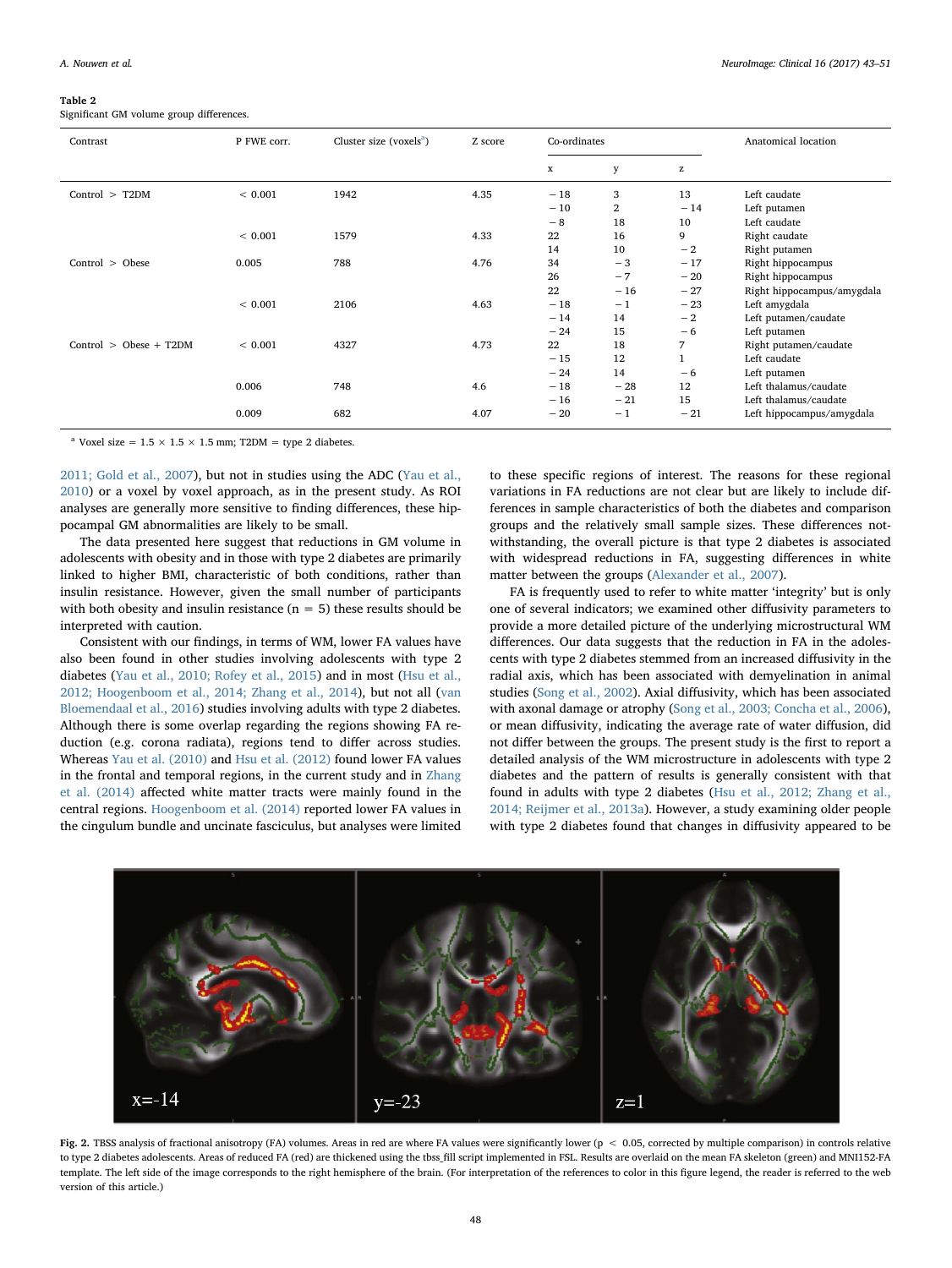<span id="page-6-0"></span>Table 3 Regions of reduced FA in participants with type 2 diabetes compared to controls.

| Cluster | Size (voxels <sup>a</sup> ) | D    | Peak MNI Co-ordinates |       |          | Region                                                |
|---------|-----------------------------|------|-----------------------|-------|----------|-------------------------------------------------------|
|         |                             |      | x                     |       | z        |                                                       |
|         | 2576                        | 0.03 | $-14$                 | $-25$ | $-2$     | Left corticospinal tract                              |
|         | 2085                        | 0.03 | $-5$                  | $-2$  | 26       | Medial corpus callosum                                |
|         | 611                         | 0.05 | $-8$                  | $-1$  | $-16$    | Left fornix                                           |
|         | 557                         | 0.04 | 22                    | $-34$ | $\Omega$ | Left thalamic radiation                               |
| 5       | 422                         | 0.04 | $-34$                 | $-28$ |          | Left retrolenticular internal capsule, left IFOF      |
| 6       | 134                         | 0.05 | 15                    | 21    | 23       | Right anterior corona radiata, corpus callosum (genu) |
|         | 74                          | 0.05 | $-12$                 | 10    | $-17$    | Left uncinate                                         |
| 8       | 73                          | 0.05 | $-4$                  | 14    | $-3$     | Left callosal body, cingulum                          |
| 9       | 72                          | 0.05 | $-15$                 | 15    | $-13$    | Left anterior external capsule, uncinate              |

<span id="page-6-2"></span><sup>a</sup> Voxel size =  $1 \times 1 \times 1$  mm.

driven by changes in mean diffusivity in both the radial and axial direction [\(Reijmer et al., 2013b\)](#page-8-32), whereas yet another study comparing obese adults with type 2 diabetes and lean normoglycaemic controls found reductions in axial diffusivity only ([van Bloemendaal et al.,](#page-8-26) [2016\)](#page-8-26). Taken together, the literature seems to indicate that type 2 diabetes, especially at a younger age, is associated with increased radial, but not axial diffusivity, which is suggestive of demyelination rather than atrophy, but that with advancing age the risk of WM atrophy may also increase.

We did not find a difference in WM between participants with type 2 diabetes and obese participants or between obese and control participants. The relationship between obesity and WM abnormalities both in adolescents and adults has been the topic of several studies but, again, results are equivocal [\(Kullmann et al., 2015](#page-8-33)). Several studies found significant negative associations between BMI and FA reductions throughout the brain in young adults [\(Kullmann et al., 2015; Lou et al.,](#page-8-33) [2014; Xu et al., 2013; Verstynen et al., 2013\)](#page-8-33). Reduced FA in young obese adults was driven by increased radial and decreased axial diffusivity in one study ([Verstynen et al., 2013](#page-8-34)), while another study found that BMI correlated with different diffusivity parameters in different areas of the brain, which may suggest that different underlying biological processes are involved in the relationship between BMI and reduced WM integrity [\(Xu et al., 2013\)](#page-8-35). Furthermore, a recent study comparing age- and BMI-matched obese participants and lean participants found that obesity was associated with reduced axial diffusivity and reduced WM volume. BMI was the only independently factor associated with decreased WM integrity ([van Bloemendaal et al., 2016](#page-8-26)), while yet another study found that obesity was associated with increased white matter density only in the striatum ([Pannacciulli et al.,](#page-8-36) [2006\)](#page-8-36). Overall, these findings seem to suggest that the effects of obesity on the microstructure of WM are less specific than those associated with type 2 diabetes.

It is important to note though that the obese group in the present study included participants with impaired glucose tolerance, which may go some way in explaining that the WM structure of the obese group were in-between the diabetes group and control group. This is in line with [Weinstein et al. \(2015\)](#page-8-37) who, in a study including young and middle-aged adults, found a dose-dependent relationship between brain integrity (defined by principle component analysis on FA and GM density measures) and categories of fasting blood glucose (normal glucose metabolism, impaired glucose metabolism and type 2 diabetes) with highest levels of brain integrity in people with normal glucose metabolism. However, in the current study WM abnormalities were not more prominent in obese adolescents with impaired glucose tolerance but without type 2 diabetes compared to their obese counterparts with normal glucose tolerance. It is of note that glucose tolerance is a biological continuum with artificial cut-offs to define normal glucose metabolism, impaired glucose tolerance and diabetes separated by small margins (7.8 mmol/l to 11.1 mmol/l for instance). As only six of the obese participants met the criteria for impaired glucose tolerance further studies with larger samples are needed to disentangle the effects of obesity, impaired glucose tolerance and type 2 diabetes on WM

<span id="page-6-1"></span>

Fig. 3. Mean FA, MD, RD, and AD values within regions of reduced FA. Error bars indicate 95% confidence intervals.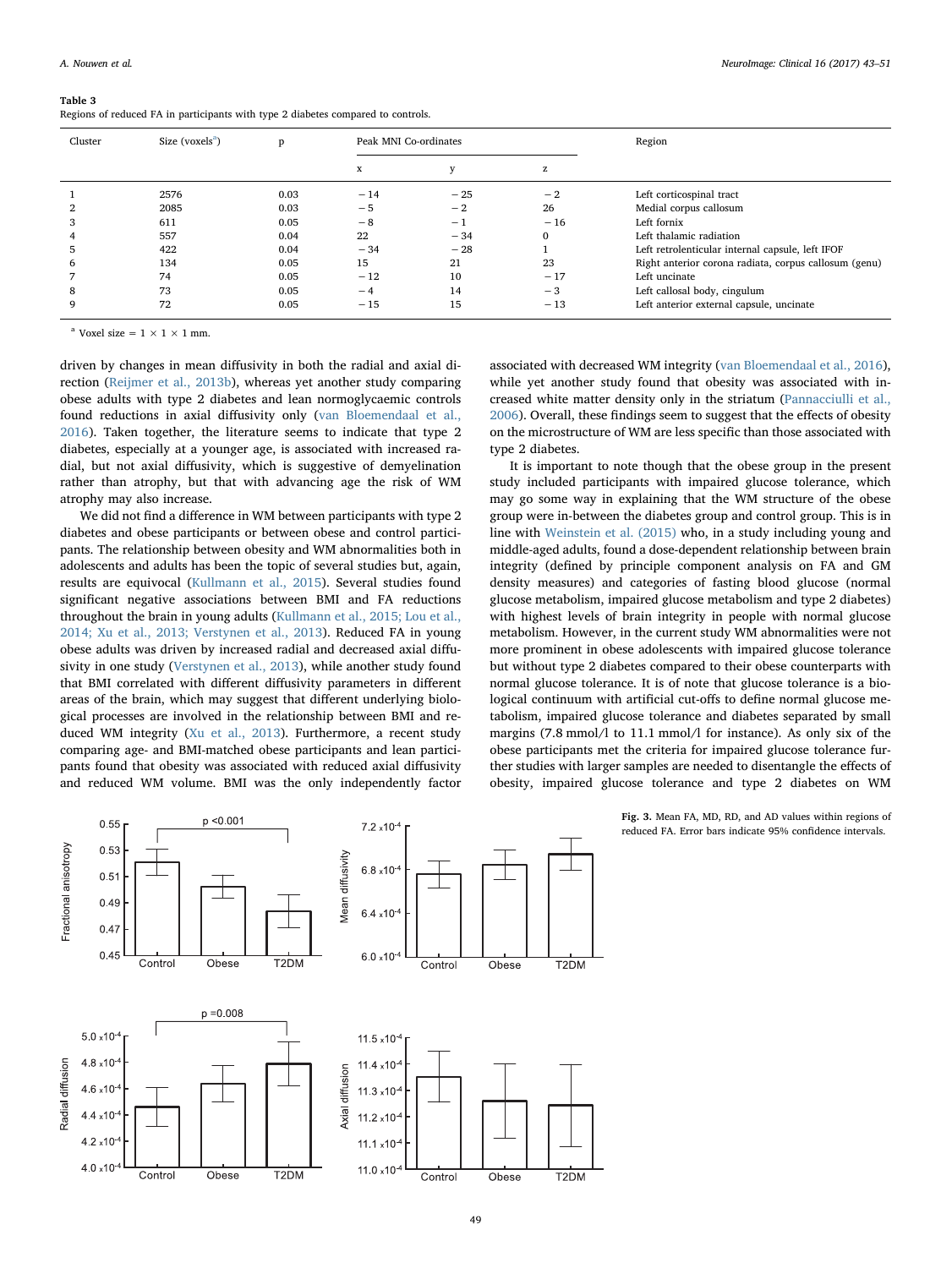structure in young people.

The underlying mechanisms of the structural abnormalities in adolescents with type 2 diabetes are unknown and causal inferences cannot be made based on the present data, but a number of possible causes can be speculated. First, the GM and WM abnormalities in the brains of adolescents with type 2 diabetes or obesity could signify a delay in normal development. The normal development of the human brain is characterised by a steady decline in GM from adolescence into adulthood [\(Courchesne et al., 2012](#page-8-38)) along with an increase in WM ([Lebel et al., 2012\)](#page-8-39). These WM increases occur across the brain and are characterised by increased volume and FA, along with decreased mean diffusivity (MD) ([Lebel et al., 2012](#page-8-39)). The pattern of results in the present study of reduced GM density along with reduced FA is the opposite to what would be predicted by delayed maturation of the brain. However, longitudinal studies are needed to examine this hypothesis.

Second, the results of our study suggest that the processes underlying the structural brain abnormalities in GM and WM in adolescents with type 2 diabetes may differ, with the GM changes primarily driven by factors associated with obesity and the WM changes are primarily driven by factors associated with insulin resistance. Obesity is linked to low-grade inflammation ([Kumar and Cooke, 2002; Bastard et al., 2006\)](#page-8-40) resulting in tissue degeneration ([Veit et al., 2014\)](#page-8-41). Insulin resistance has been associated with oxidative stress [\(Park et al., 2009](#page-8-42)), known to result, via multiple mediating pathways, in the production of free radicals (reactive oxygen species, ROS) causing damage to lipids, proteins and DNA, which in turn, has been found to result in nerve damage and segmental demyelination [\(Román-Pintos et al., 2016\)](#page-8-43). It is important to note though that despite the relative strength in their association with GM and WM disturbances, obesity and insulin resistance are not independent of each other. Moreover, oxidative stress and inflammatory pathways are known to interact at multiple levels producing multiple outcomes ([Sandireddy et al., 2014\)](#page-8-44), which may explain some of the differences in findings across studies. Large studies are required to disentangle these interactions.

Inflammatory processes as a result of obstructive sleep apnea have also been associated with reduced FA and increased radial diffusivity in the absence of differences in mean and axial diffusivity ([Chen et al.,](#page-8-45) [2015\)](#page-8-45). Although we did not monitor sleep apnea, it has been associated with obesity and type 2 diabetes in adolescents [\(Koren et al., 2015\)](#page-8-46).

Others have found associations between decreased FA, mean diffusivity and systolic blood pressure ([Maillard et al., 2012](#page-8-47)) in young adults. These associations were most notable in the anterior corpus callosum, an area similar to that found in the current study, suggesting that the WM abnormalities may be of vascular origins [\(Yau et al.,](#page-8-48) [2013\)](#page-8-48). Blood pressure data was not available for all diabetes participants in the current study but in contrast to [Maillard et al. \(2012\)](#page-8-47) we did not find decreases in mean diffusivity in our study.

A strength of the current study is that we used objective automatic quantitative volumetric brain imaging techniques over the whole brain instead of focussing on a-priori set brain regions. Although this may have reduced the power of finding differences between the groups compared to ROI analyses, our findings are likely to be robust to find differences in FA between healthy weight adolescents and those with type 2 diabetes. This is the first study to use a study specific brain template to examine WM and GM abnormalities comparing adolescents with type 2 diabetes, those with obesity and healthy weight with objective techniques such as VBM and TBSS. Finally, participants came from clinics and schools from a large geographical region and major ethnic and social groupings were represented.

However, our study also has limitations. First, the sample sizes were relatively small for a structural study, which may have reduced the power of finding WM differences between the obese group and the type 2 diabetes groups and between the obese and control groups. Second, the current study did not include assessment of cognitive function. Type 2 diabetes has been associated with mild neuropsychological disturbances in older ([Reijmer et al., 2013; Zhang et al., 2014](#page-8-32)) and younger people ([Yau et al., 2010](#page-8-1)). Reduced myelin results in reduced processing speed, which, in turn, may affect cognitive function. However, all our participants were attending secondary schools or college at the appropriate level for their age suggesting that if cognitive deficits were present, they were likely to be mild to very mild. Future studies should examine whether the abnormalities in WM and GM found in this study result in reduced cognitive abilities. Third, as discussed above, the obese group in the present study included participants with impaired glucose tolerance, which may have affected the WM results.

#### 5. Conclusions

Type 2 diabetes, even in adolescents, is associated with differences in white matter microstructure as indicated by lower FA in a large number of commissural, association and projection pathways. FA reductions were explained by increases in radial diffusivity, consistent with demyelination of white matter tracts. Compared to healthy weight controls, adolescents with type 2 diabetes and those with obesity also show reduced GM. It is currently unknown whether the abnormalities in GM and WM in adolescents with type 2 diabetes or obesity are reversible. Given the potentially serious consequences for these young people, longitudinal studies are now needed.

Supplementary data to this article can be found online at  $\frac{http://dx.}{$  $\frac{http://dx.}{$  $\frac{http://dx.}{$ [doi.org/10.1016/j.nicl.2017.07.004](http://dx.doi.org/10.1016/j.nicl.2017.07.004).

#### Funding

This work the study was made possible by a grant from the European Foundation for the Study of Diabetes/Novo Nordisk European Clinical Research Programme in Adolescents with Type 2 diabetes mellitus.

### Duality of interest

The authors declare that there is no duality of interest associated with this manuscript.

### Contribution statement

AN, HA, SH, JB, TB conceived and designed the study, contributed to data analysis and interpretation; AC and MC performed data analysis and interpretation, MC and HA made substantial contributions to data interpretation, and reviewed and revised the manuscript; SH, JB and TB reviewed and revised the manuscript; AN wrote and revised the manuscript and had overall responsibility for the integrity of the work as a whole. All authors approved the final version of the article.

#### Acknowledgements

The authors would like to thank Paul Ashmore and Rebecca Morgan, Wellcome Trust Research Facility, Birmingham Children's Hospital for their help with blood testing and recruitment, Jane Fowlie, University of Nottingham and Dr. Adrian Heald, Leighton Hospital, Crewe, also for their help with recruitment.

Some of the study procedures were performed in the NIHR Wellcome Clinical Research Facility by NIHR research staff. Children with type 2 diabetes were recruited from the MRC Patient Cohorts (type 2 diabetes) study G0800661. Parts of this work were presented at the 49th Annual meeting of the European Association for the Study of Diabetes 23-27 September 2013.

#### References

[Alberti, G., Zimmet, P., Shaw, J., Bloomgarden, Z., Kaufman, F., Silink, M., Consensus](http://refhub.elsevier.com/S2213-1582(17)30168-7/rf0005) [Workshop Group, 2004. Type 2 diabetes in the young: the evolving epidemic: the](http://refhub.elsevier.com/S2213-1582(17)30168-7/rf0005) [international diabetes federation consensus workshop. Diabetes Care 27, 1798](http://refhub.elsevier.com/S2213-1582(17)30168-7/rf0005)–1811.